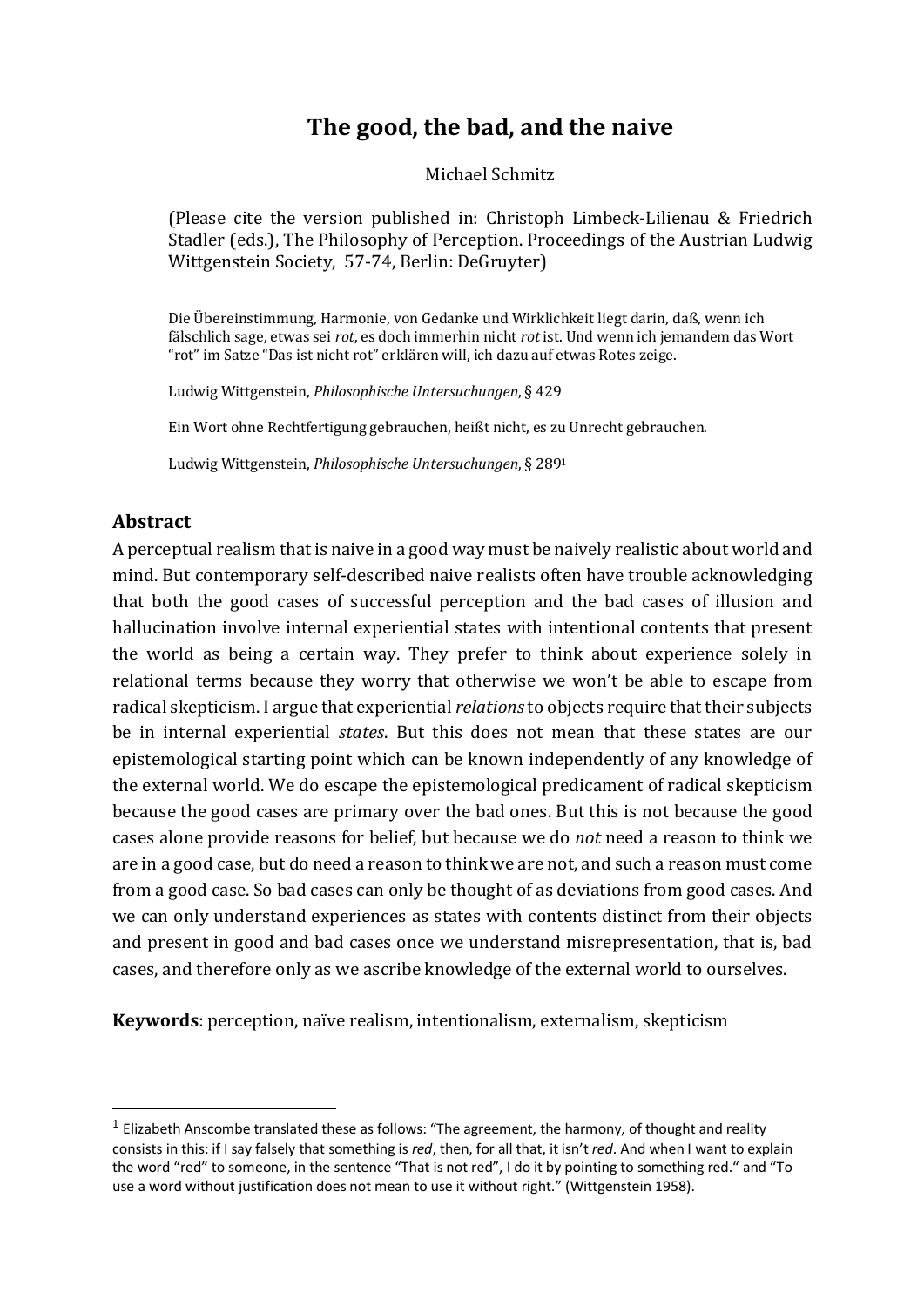## **1. Introduction**

We directly perceptually experience objects  $-$  things, properties, states of affairs. That is, for example, I see a table, I see its white color, and I see that it is white. That I perceive these objects directly means that I do not first experience something else  $-$  ideas, sense data, or the like - directly and then the table only indirectly. But which objects I experience depends not only on the state of the world external to me, but on my subjective, internal, experiential state. It depends on how the world seems to me to be. That is, it depends on the content of my experience  $-$  how it presents the world as being – and on whether that content matches how the world really is. Usually it does. Illusion or hallucination are much rarer than one might suspect from the outsize attention philosophers have given to them, but when such misexperiences do occur, they are cases of contents without corresponding objects.

This is a naively realistic view of perception which seems like mere common sense to me, except perhaps that I used the slightly technical notion of content. Its distinctive feature on the contemporary theoretical scene is that it is naively realistic about world *and* mind. This is worth noting because the label 'naive realism' has recently been appropriated by views which seem less than naively realistic about the mind. Such views emphasize experiential relations between subject and world, but are shy about acknowledging that such relations can only obtain in virtue of a subject's inner experiential and intentionally contentful states. But why would anybody feel a tension between embracing experiential relations and experiential subjective states if  $-$  approaching things naively  $-$  it seems obvious that the former could not exist without the latter? I believe that in order to understand this and make progress on the issue of perceptual realism we need to engage in a Wittgensteinian diagnosis and therapy of the underlying concerns.

In this spirit, I will provide a very brief and schematic history and diagnosis of some of these concerns in the next section. In the third section, I will more precisely characterize the views I am criticizing as forms of "austere relationism". The fourth section will provide a blueprint of the positive view to be defended, the fifth will address some concerns about the central notion of content, and the sixth the deep epistemological worries underlying the reluctance to acknowledge experience as an inner state, before I outline the positive alternative in the final seventh section.

## **2. Subjectivism vs. objectivism**

At least since Rene Descartes, philosophy has been torn between subjectivism and objectivism. Descartes made mind the starting point of philosophy and created a chasm between mind and world. While Descartes himself believed that this chasm could still be bridged in a realistic fashion, idealism and other forms of subjectivism despaired of this task and instead tried to overcome this chasm by making world dependent on mind or constructing world out of mind. For subjectivism mind is metaphysically and epistemologically primary. For example, phenomenalists tried to construct ordinary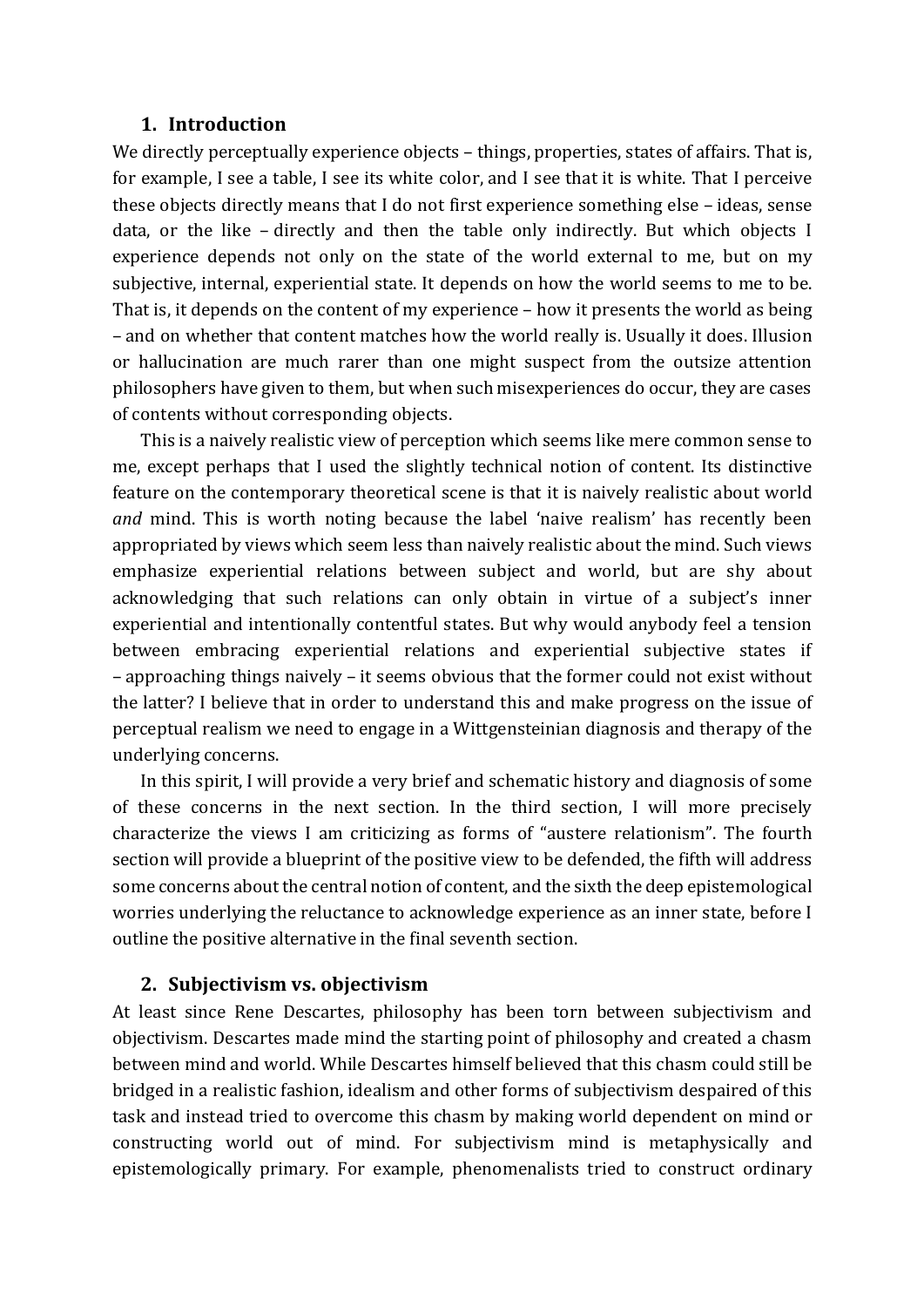objects out of sense data. Epistemologically, for the subjectivist ideas, sensa, sense data etc. become the immediate objects of experience and thus block direct access to the world. This also brings with it a view of our awareness of our own mental states that seems badly naive: the awareness of ideas is immediate and independent of any knowledge of the world. Experience is the epistemological starting point that supposedly can be made sense of independently of whether we actually succeed in representing the world. Consequently, this success becomes very problematic.

Subjectivism dominated philosophy for a long time, but in the  $20<sup>th</sup>$  century philosophers increasingly felt this was intolerable. There was a strong reaction against subjectivism and objectivist viewpoints became more and more influential. For objectivism world is metaphysically and epistemologically primary. Mind is dependent on world or can be constructed out of world. For example, behaviorists construed mental states out of behavior. Moving closer to our present concerns, content externalists hold that mental content may be determined through features of the world  $-$  e.g. whether the stuff from lakes and rivers that they drink is  $H_2O$  or XYZ (Putnam 1975) – that subjects are unaware of - at least in any ordinary sense. On the content externalist view, world is partly constitutive of what subjects mean and think in the sense that *features unknown to them* can determine it. This externalism was then sometimes invoked to respond to epistemological concerns. Even if we are brains in a vat  $-$  in the scenario that updated Descartes' demon thought experiment – might not most of our beliefs still be true because our words and thoughts refer to the regular causes of our experiences (Putnam 1981)? The price for accepting this response to skepticism is that intuitively these causes  $-$  the electrical stimuli controlled by the evil neuroscientists - are rather different from what they appear to be.

Externalism is still orthodox in contemporary philosophy. But one of its most perceptive critics, Donald Davidson, already gave a compelling diagnosis of its shortcomings very early: it provides no more than a "transposed image of Cartesian skepticism" (Davidson 2001: 22). Davidson's point was that now the subject loses its grip on its own mental states. But not even our conception of the relation between these mental states and the world has really improved. The subject is still just as out of touch with the world as on the subjectivist picture. The illusion that something has improved substantially arises only because objectivism invites us to take an external,  $3<sup>rd</sup>$  person point of view on the situation. By adopting this point of view we can see what the person really refers to or what their beliefs are really about (compare Searle 1983: 230). But this external determination is revealed as cold comfort when we take up the point of view of the subject. From the point of view of the subject, the relevant features remain unknown. The abyss between mind and world persists: only apparent progress has been made by declaring ostensibly unknown features of the world to be constitutive of mind.

## **3. What is "austere relationism"?**

Against this historical background let me now characterize more closely what I think is a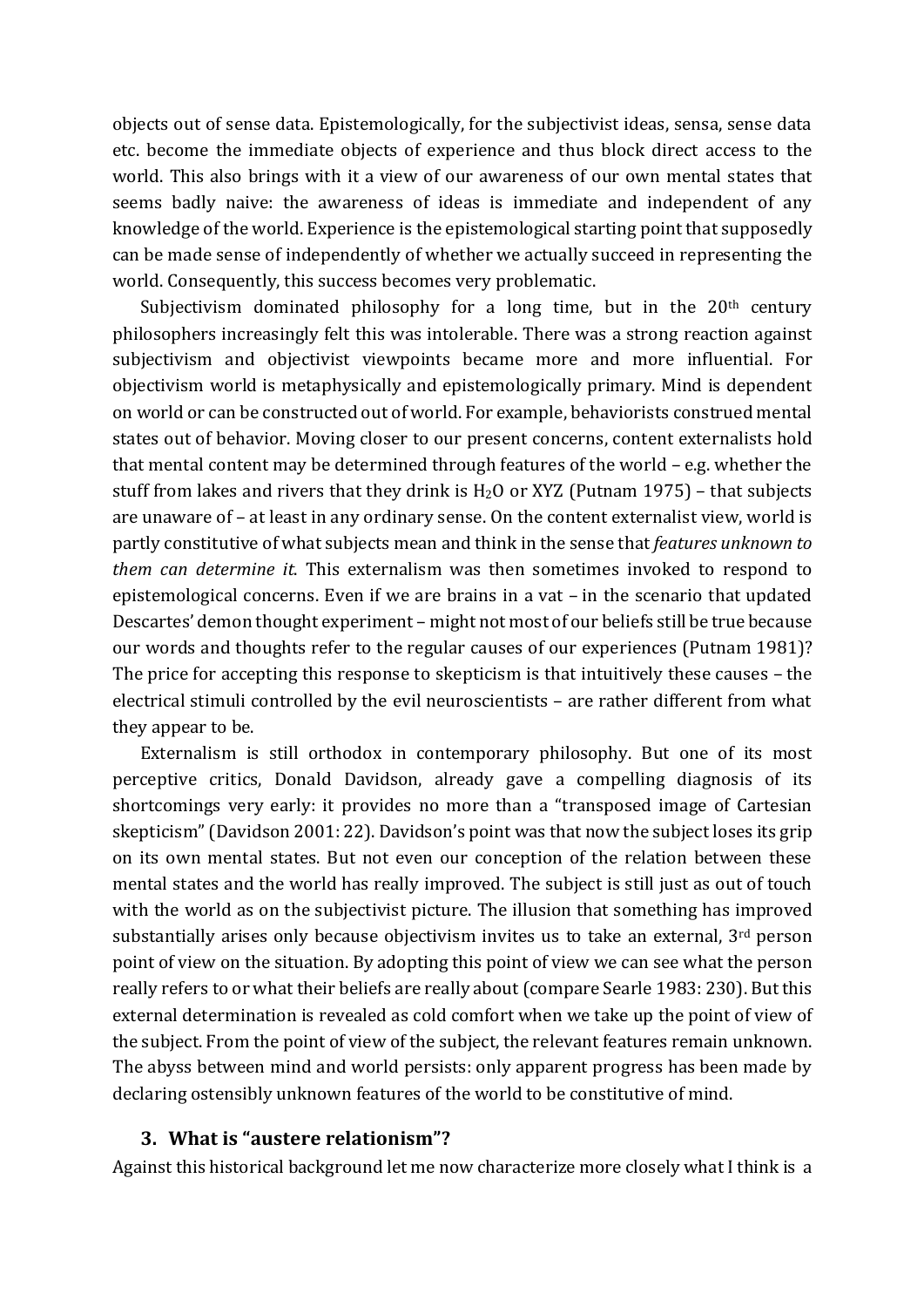bad kind of naive realism, the kind of view that Susanna Schellenberg (2011) has aptly called "austere relationism". According to austere relationism, the good cases (of successful perception) and the bad cases (of illusion and hallucination) are not of the same kind, or at least not of the same *fundamental* kind. Nor do the good and the bad cases share the property of having intentional content. Austere relationism is a form of disjunctivism. Introspectively, I can only say that my current state is *either* a perceptual experience (relationally conceived), *or* an illusion or hallucination. I cannot say that there is a common factor here, namely that they all involve (non-relational) experiences with intentional content that presents the world as being a certain way. This is what makes this relationism austere.

Austere relationists certainly deny that perceptual experience is representational and has intentional content, but is their relationism so austere that it rejects experience as an internal subjective state in any sense at all? I don't want to make such an accusation lightly and I am not sure about all philosophers who have held views in this ballpark of ideas, but certain things that its proponents have said (and have not said) are hard to make sense of otherwise. For example, one frequently finds in this literature claims like that features of the external world constitute the phenomenal character of experience (e.g. Campbell 2002: 116). For example, the redness of the table constitutes the phenomenal character of an experience of redness. Since the notion of phenomenal character was explicitly introduced to capture the *what it is like* of a state, that which makes it the state of consciousness that it is, it is hard to see how this move could not be intended to replace any notion of inherent subjective properties of perceptual consciousness. Nor is it intelligible how an internal state of such consciousness could even exist while lacking any inherent phenomenal properties.

A further piece of evidence: when austere relationists do acknowledge the obvious fact that there must be internal enabling conditions for experiential relations to objects – that whether such relations obtain cannot only depend on the state of the world around the organism, but must also depend on the state of the organism itself  $-$  they only characterize these conditions in physiological terms (Fish 2009), or in terms of "cognitive processing" (Campbell 2002: 118), but not in experiential terms. But again: if we want to make sense of the experiential perceptual relation, we need an internal, subjective experiential state. When I experience the table, when I am perceptually conscious of it, it is only me that has an experience or is in a state of experience or consciousness. The table does not experience anything and is not part of my experiential state, but just its object. Only my subjective experiential state can turn my relation to it into an experiential relation.

Therefore, neither subjectivism nor objectivism can make sense of the perceptual relation. Subjectivism internalizes it as a relation between subjects and subjective items such as ideas or sense data. It therefore fails to make epistemological sense of perceptual relatedness to external objects, and it is easy to see why this must be so: if we can make sense of experience independently of any awareness of the external world, how could it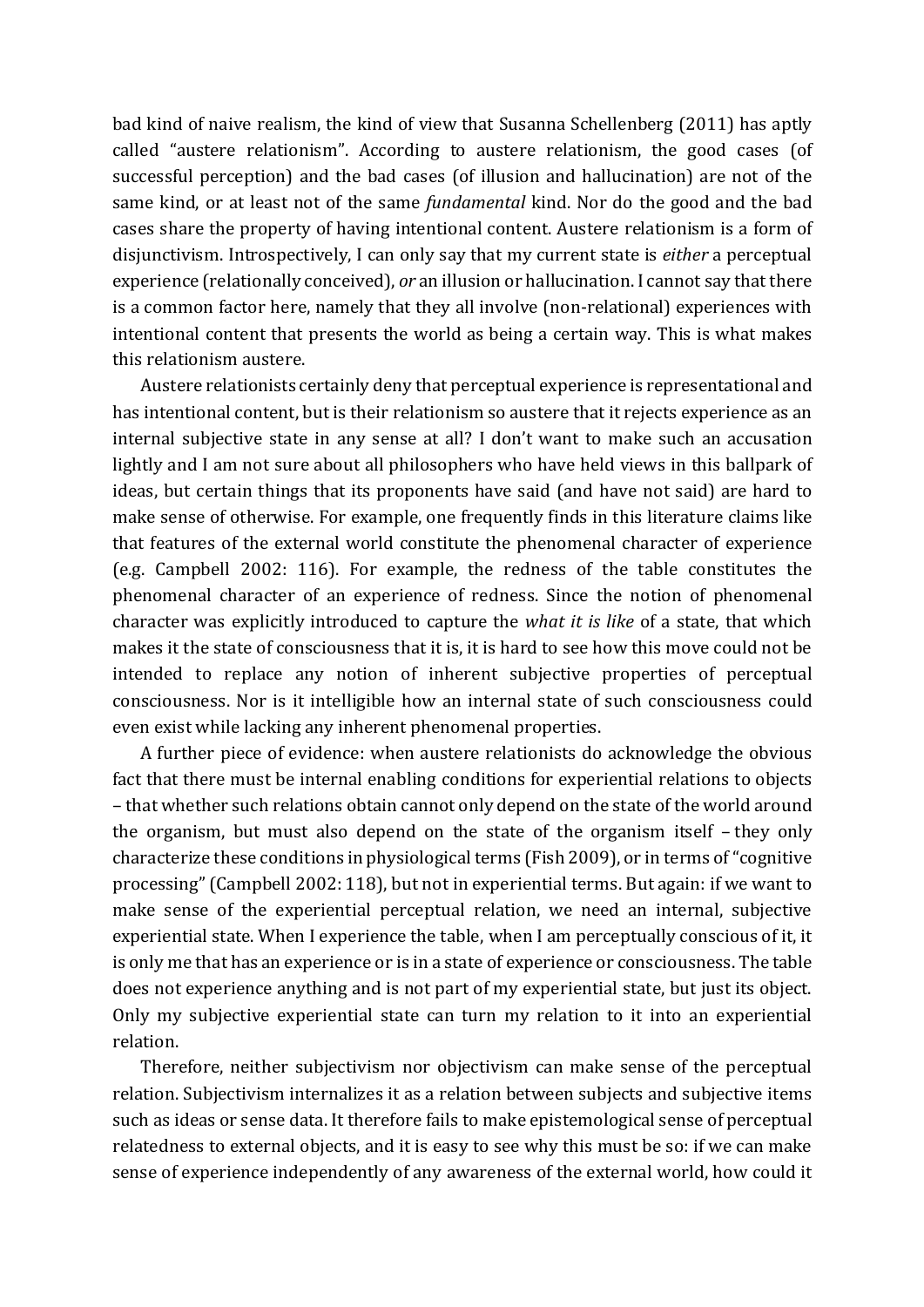ground such awareness? The only escape then is to try to construct world out of mind. Conversely, as we have seen, austere relationism cannot make sense of the experiential perceptual relation because it finds itself unable to acknowledge internal subjective experiential states, which alone can turn this relation into an experiential relation. The only escape then is to try to construct mind out of world, e.g. to claim that external objects constitute the phenomenal character of experience.

I believe that a central motivation for this and other kinds of externalism is epistemological even when these views are not expressly presented as epistemological. Putnam justified his version of content externalism mostly by appeal to semantic intuitions. But a broader motivation was surely to escape subjectivism and to bring the world (and our fellow creatures) into our theories of meaning and thought. And as we saw, Putnam soon tried to make epistemological hay out of content externalism. Similarly, a core motivation for austere relationism is certainly the idea that only experience as construed relationally could adequately ground our knowledge of the world and defeat skepticism. And properly understood, these motivations are quite valid. As I argued, the problem is just that the externalist proposals reproduce the precarious, broadly Cartesian, character of the relation between mind and world and merely invert its description. In either case, the mind appears unable to distinguish e.g. between whether this is  $H_2O$  or XYZ in its environment; whether it is experiencing a red table or merely the electrical stimulations generated by the evil neuroscientist; whether it is experiencing anything real at all, or just undergoing an illusion or hallucination. The subjectivist responds by making world dependent on mind, the objectivist by making mind dependent on world.

## **4. How to be a naive realist about mind and world**

The blueprint for a better response, for a view that genuinely overcomes the Cartesian predicament rather than just inverting it, can be taken from the Wittgenstein quote that I used as one of the epigraphs for this paper (PI,  $\S$  429). Wittgenstein talks about thought and negation, but his point equally applies to experience and mere seeming. We can rephrase it as follows: when I undergo an illusion or hallucination of redness, the redness that is not there, that merely appears to be there, is still inextricably tied to the real redness that I experience in successful perception. I cannot explain - not even to myself – what it is that I appeared to be perceiving without pointing to a real instance of redness. (In some cases, the connection might be more indirect, but the basic point still holds.) In this way, mind and world are not married by force, as it were, from an external point of view, by making mind dependent on a feature whose presence or absence it cannot detect, but by arguing that misrepresentation can only be conceived in relation to and as a deviation from cases of successful representation. Far from opening up an unbridgeable chasm between mind and world, misrepresentation presupposes successful representation.

The notion of content is also tied into this nexus. Experiential states are internal states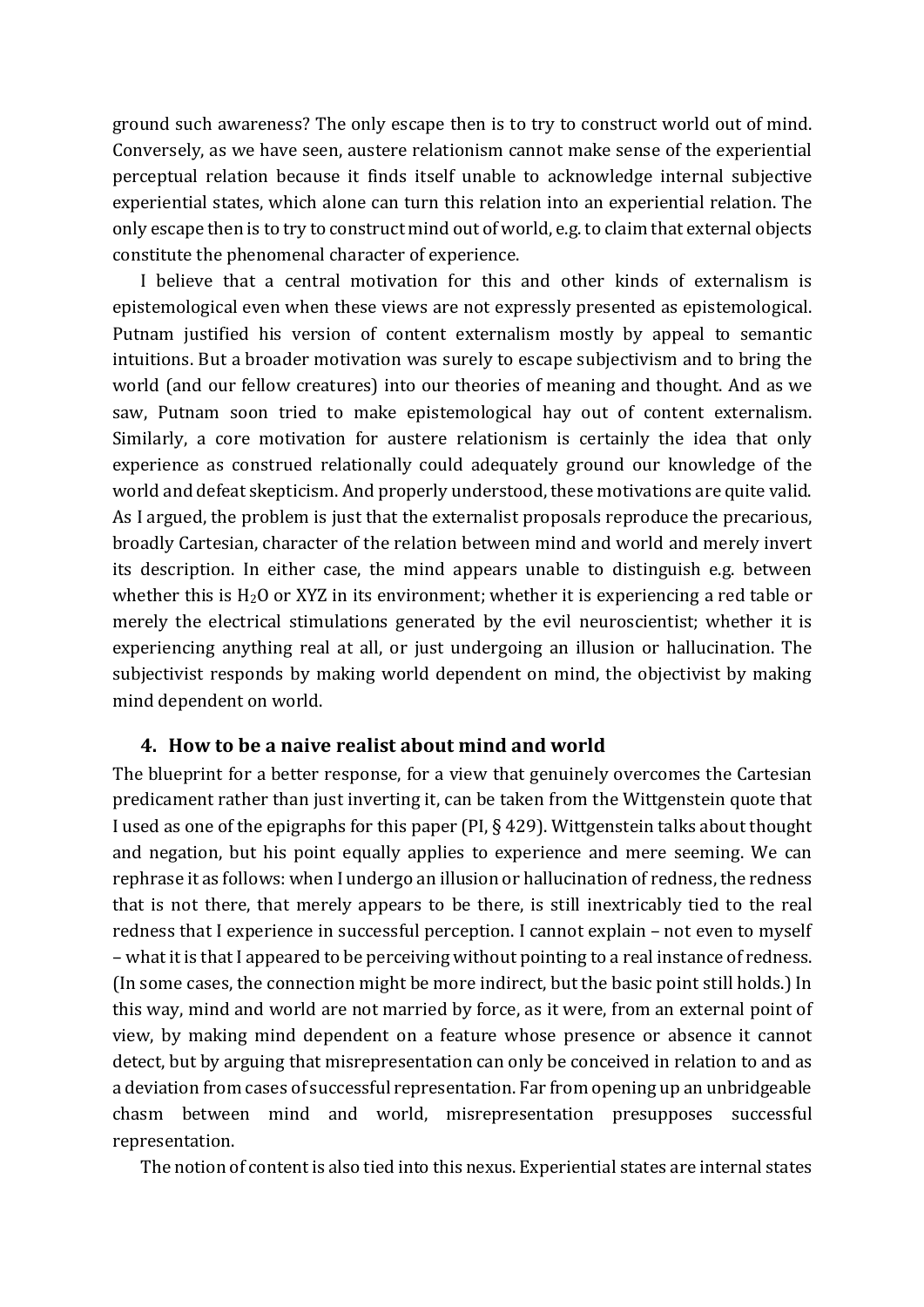of the organism and their content is an inherent feature of these states. But content can only be understood in relation to external objects. That is why the fact that something visually seems to be red (square)  $-$  that there is a visual content presenting redness (squareness) – can only be understood in relation to things that are really red (square). The subject can only fully distinguish content from object by understanding the bad cases of misrepresentation, by distinguishing appearance from reality, by being able to think something like: it seems visually to me to be red, but it is not really red. And again, bad cases can only be understood in relation to good ones.

This means that there is a sense in which on the view to be developed, perceptual experiential relations are prior to mere experiential states. In this regard the view is a relational account. But it's not an austere relationism because it insists that both the good and the bad cases must involve experiential subjective states with intentional content. So like several recent authors (Dorsch 2010; Schellenberg 2011; McDowell 2013) I try to find a synthesis between intentionalism and relationism (and internalism and externalism). Accordingly, this view can be called "relational intentionalism".

Let me state its main tenets as explicitly as possible. There are experiential *relations* – which can be reported by sentences such as "I experienced the monitor in front of me". But these relations obtain partly in virtue of experiential *states* of the subject – states that can be reported by sentences such as "I had an experience as of a monitor in front of me". We conceptually focus on experiential relations with factive reports, which entail representational success and on experiential states with neutral reports such as "It visually seemed to me that there was a monitor in front of me", or with counterfactive reports such as "I hallucinated a monitor in front of me". States are present in bad and good cases, relations only in good ones. Experiential states are internal and subjective states of the organism that have intentional content that determines conditions of satisfaction.

The main task of this paper will be to explain the sense in which experiential relations and good cases are primary relative to bad cases and mere experiences / states and thus to address the epistemological worries which are the main force driving austere relationism. But before I come to this, it will be useful to address some of the main misunderstandings and concerns with regard to the notion of content.

#### **5. Some concerns about content**

The most tempting mistake about content is to think that it is somehow 'between' mind and world, such that a subject would first refer to content and then only indirectly - if at all  $-$  to the world. To think about content in this way is to turn it into some kind of epistemic intermediary between mind and world like a sense datum. But content is not between mind and world at all. Content talk just refers to the way the experience is with regard to its intentional significance. We are not aware of content at the level of experience at all – but only of objects and of ourselves. Only at the level of reflection do we become aware of content as distinct from object. Content is subjective and what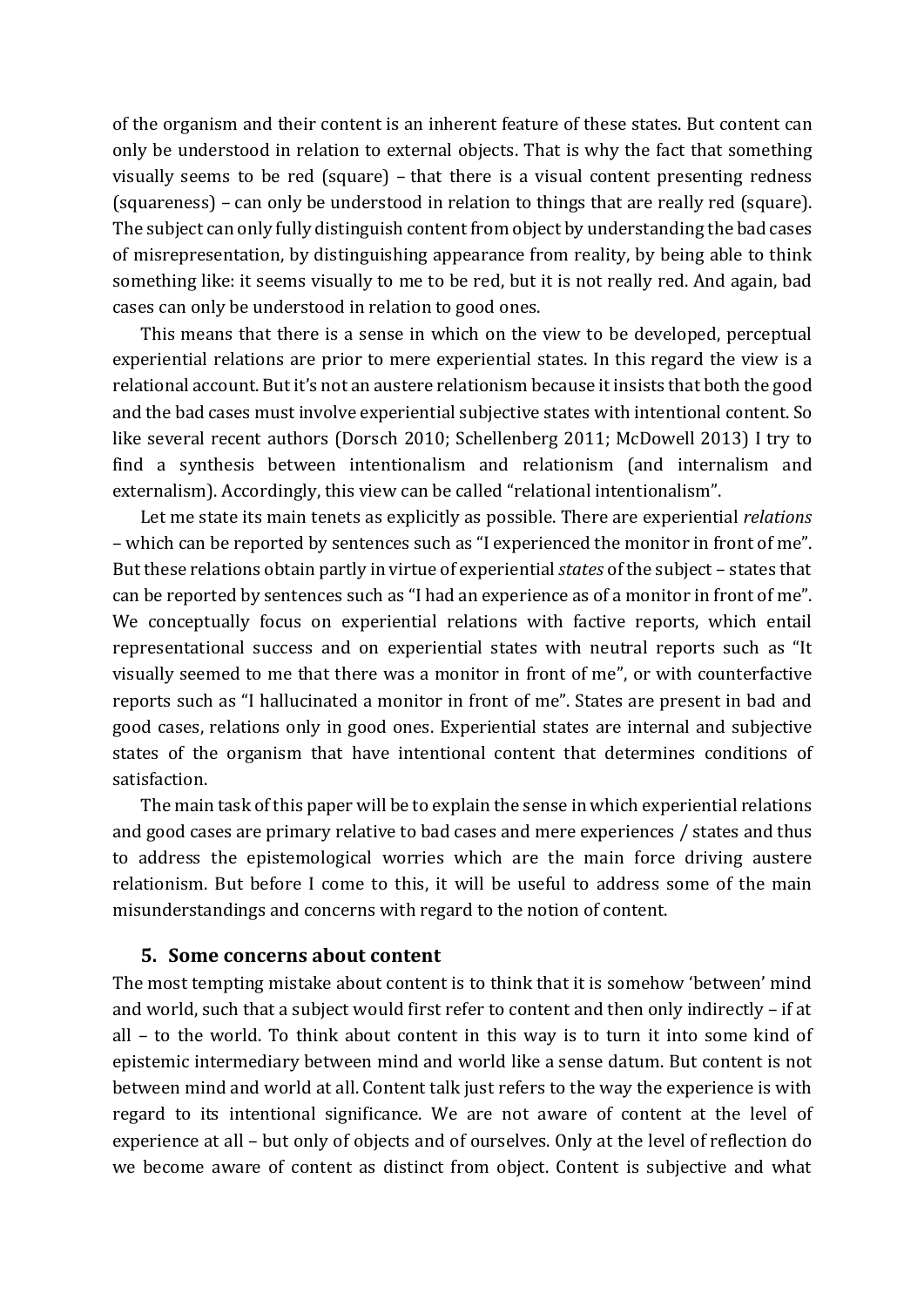makes it the case that we are aware of certain objects but not others. For example, right now I experience the computer screen in front of me, but if the content of my experience were different, I would be aware of different objects, or none at all, even if all the external facts were the same.

Content is therefore also needed to make sense of the good cases. It is important to emphasize this, since we tend to focus on the bad cases when thinking about content, as then the absence of relevant objects makes content more conspicuous. But content is also required to make sense of the bad cases: *these can only be bad relative to conditions of satisfaction set by content.* Experience (as a state) can only misrepresent or mispresent when it presents the world as being a certain way. That is just what it means to have content. If we deny content in this sense, we make a mockery of the bad cases which are essentially cases where things seem to be a certain way which they are not. For any hallucination or illusion, for any experience, there must always be an answer to the question: how did things seem to the subject, how did it experience them as being?

For the same reason, experience cannot be "object-dependent" and content cannot be "gappy" in the way that has sometimes been suggested in the literature (e.g. Schellenberg, 2011). The idea of gappy content is the idea that, for example, there is a gap or hole in the content of hallucination corresponding to the hallucinated object. But the notion of gappy content has things back to front. The gap or hole is actually in the world and can only exist relative to conditions of satisfaction set by content. Only because the experience requires the presence of an object in order to be veridical, does its absence turn it into a hallucination. If there were really a gap in content there, content would not require the presence of the object and there would be no hallucination.

The idea that some content is object-dependent is a residue of externalist objectivism. It makes mind locally dependent on world. It is certainly no accident that it does so where particular things are concerned. In the philosophical imagination, particulars have long stood out as paradigms of reality. There is a direct line from Russell's suggestion that particulars might actually be constituents of propositions to the theory of gappy content. This kind of mindset is also reflected in the importance that has often been given to the distinction between illusion and hallucination and in the closely related idea that content must be completely general and thus cannot account for reference to particulars. Before I discuss this idea, let me define a minimal notion of content.

On a minimal construal, content is first and foremost the property of internal states that sets conditions of satisfaction. Nothing can be the object of such an intentional state except by matching its content. That is, an entity could not determine itself, so to speak, to be the object of an intentional state, but could only be that relative to content. And conversely, the world can also only fail to satisfy a state because that state has content. The minimal notion is meant to formulate a bare realism about intentionality and content. But intentionalism is often rejected because a stronger notion of content is implicitly or explicitly assumed. I will now discuss some of these additional commitments often associated with intentionalism, beginning with the notion that content must be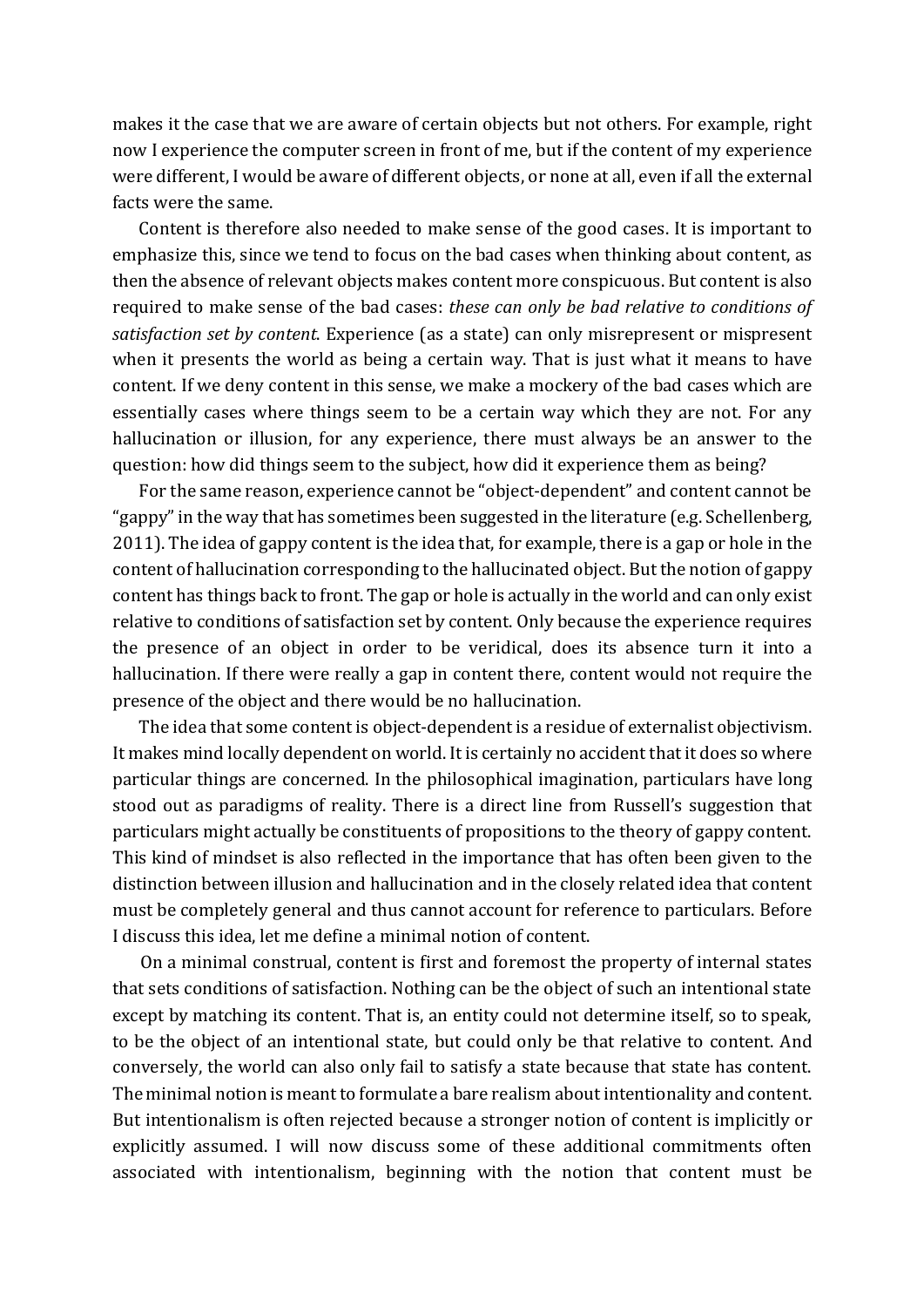completely general or descriptive.

This understanding of content still tends to be taken for granted. It is not only manifest in the theory of gappy contents, but also in the common presupposition that content could not be irreducibly indexical – for example, in Putnam's (1975) classic argument for externalism (compare Searle 1983: ch. 8). So let us consider a twin earth scenario here. Does my experience present my computer screen and myself in completely general terms? Does it say something like "There is a screen there with certain features and it is in front of somebody with certain features", so that this descriptive content might apply just as much to my twin on twin earth as it does to me? Now, my experience of course does not really say anything, nor does it really present anything in general terms or concepts – because its content is not conceptual at all – nor even in indexical, demonstrative terms – because it is not in any way linguistic. Still it seems clear that its content is more akin to demonstrative content. It is certainly no accident that demonstrative expressions have generally been thought to more immediately latch onto perception than other expressions. Therefore I believe we can say that the content of my experience is more akin to something like "This screen in front of me...". It does not pick out anything – whatever it may be – that meets a certain description, but this particular screen in front of this particular creature. More could be said about this, but in the present context this should suffice to shift the burden of proof to those who assume that perceptual content must be general or descriptive. One can be an intentionalist about perception without being a descriptivist.

Historically, the notion of content originated in the context of thought about thatclauses, propositions, concepts and other linguistic or quasi-linguistic items, and this has often led to content being identified with propositional and conceptual content. This in turn is why some philosophers reject the application of the notion of content to perceptual experience (or, generally to 'basic minds'), because they rightly feel that it cannot be understood in language-centric terms (e.g. Hutto & Myin 2012). But I think the proper response is just to reject the language-centric notion and embrace content that is non-propositional and non-conceptual. I find it hard to understand what intentionality without content might even be, because, again, what should bring a state in intentional contact with certain objects  $-$  but not others  $-$  and how could there be a perceptual experience, where there is no answer to the question *what* was experienced, how the world seemed to its subject?

Similar remarks also apply to the austere relationist attempt to replace all talk of content with talk of the phenomenal character of experience. Even setting aside the already discussed problem that this character is supposed to be constituted by external objects, it is not clear how this attempt could succeed. The suggestion can hardly be that the phenomenal features of perceptual experience are non-representational in the sense in which e.g. mood experience is arguably non-representational, or in the sense which on some conceptions sensations are non-representational. This would seem to be inconsistent with the insistence that experience "brings our surroundings into view"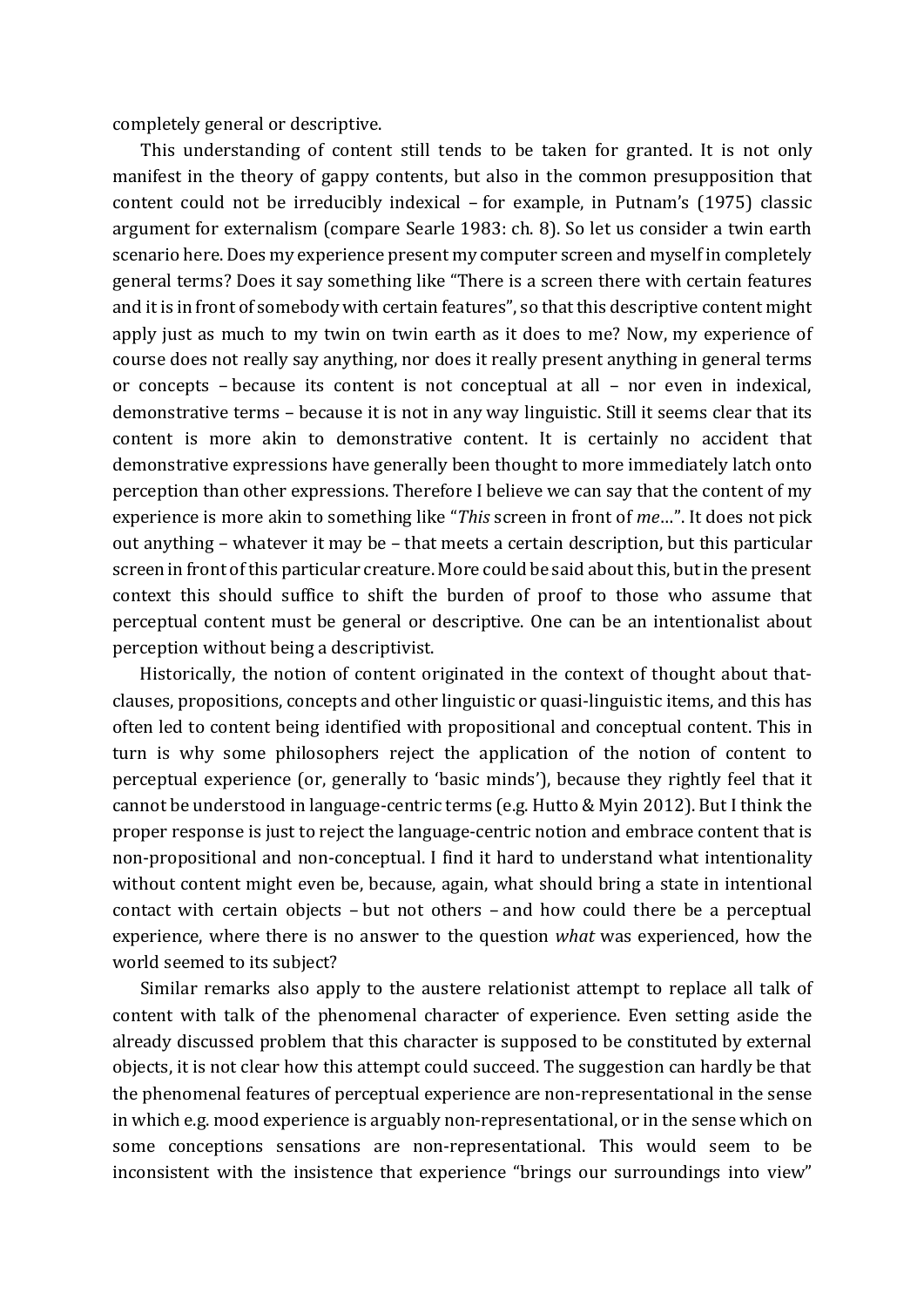(Travis, 2004, p. 64) and can justify beliefs about it, which is absolutely central to relationism. But then in which sense is experience supposed to be non-representational – where the representational includes the presentational? Perceptual experience has all the marks of being intentional or representational: it is *about* certain features of the world, its subject is *directed* at these. It is hard to understand what the relationist is driving at here, unless we take her to reject any notion of experience as an internal state, and / or to use a notion of content that is linguistic by definition.

Having addressed some confusions about content, we are now in a position to confront the epistemological worries driving austere relationism.

## **6.** The epistemological worry driving austere relationism

I believe the central worry driving austere relationism might be put as follows. If we accept the distinction between experiential relations and experiential states and the claim that the states are also present in the bad cases, don't we then have to accept experience in the sense of seeming neutral between the good and the bad cases, as our epistemological starting point? And aren't we then back in the original, Cartesian subjectivist epistemological predicament: things seem to me to be a certain way, but what reason can you give me that they really ever are as they seem? We can call this the "plus predicament": what do we have to add to (non-relational) experience to defeat skepticism? From there, I think one can see the pull of insisting a) that experience is fundamentally relational, and b) that it provides us with reasons, so that we are justified in beliefs based on it – as it guarantees we are in the good case! A) here encapsulates the metaphysical aspect or version of relationism / disjunctivism, and b) its epistemological aspect or version, the idea that being in the good case puts the subject in an epistemologically privileged position. This instantiates the pattern that we already identified in the case of Putnam's content externalism. Broadly metaphysical intuitions are invoked to support an externalist thesis which then is supposed to bring an epistemological payoff. Some may try to get the supposed epistemological advantage even without the metaphysical commitment (e.g. McDowell 2013), showing that the former is really the driving force.

I now want to argue that this reasoning, while tempting, "cheerfully accepts the Cartesian premise, while trying to deny the Cartesian conclusion", as Saul Kripke (1980: 145) put it in commenting on materialist responses to the metaphysical mind-body problem. As John Searle (1992: ch. 1) has shown, the typical materialist accepts the Cartesian conceptual dualistic opposition between mind and body and thus can only avoid the Cartesian conclusion of ontological dualism by construing mind out of world, that is, body. Analogously, the relationist accepts the Cartesian epistemological opposition between mind and world, according to which experience is our epistemological starting point, from which we can raise the question whether we have knowledge of the external world. The only way then to avoid the subjectivist conclusion that we lack any such knowledge is to construe experience and  $\ell$  or the subject's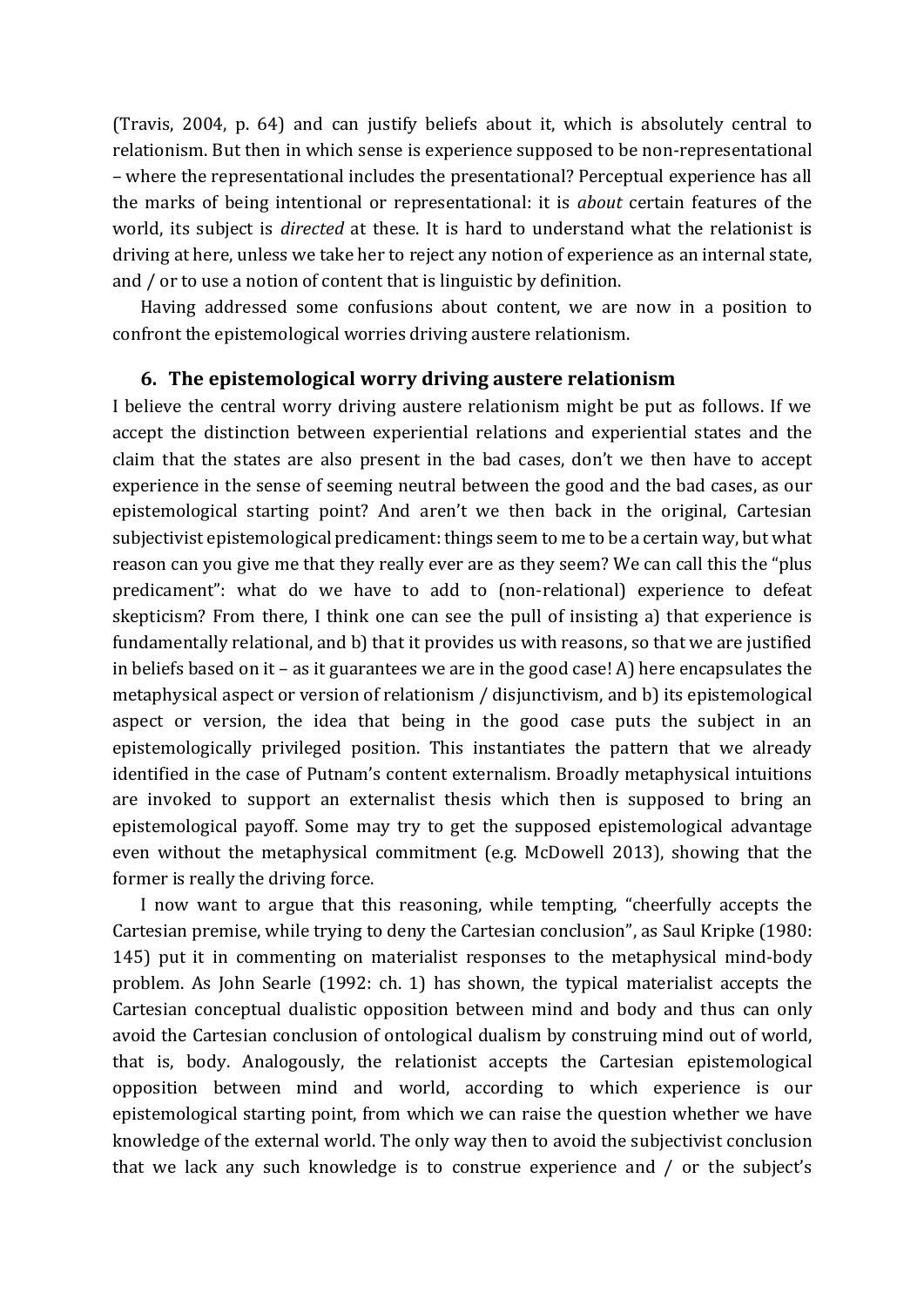epistemological position out of world, that is, purely relationally. But the Cartesian starting point is optional.

Before I outline an alternative, let us think about how relationism is supposed to show our epistemological situation in a better light, so that we feel warranted in rejecting skepticism. Of course, we can definitionally tie experience to the good case, but obviously that does not improve our chances of being in the good case. To put it disjunctivist style, we are still faced with the initial disjunction that we are either experiencing something, or undergoing an illusion or hallucination. Nor does thinking of experience as providing reasons help, because we are still not in a better position to know that we possess this reason. Now, it might be objected that I'm missing the point. "Look," somebody might say, " of course relationism cannot improve our chances of being in the good case. The point is just to put us at ease that it is rationally ok to move from experience to belief in the face of skepticism. And only a conception that ties experience to the good case and thinks of it as providing reasons can do this." That the point is to declare experiences to be reasons so that we feel rationally justified in moving from experience to belief highlights how relationism revolves around another broadly Cartesian notion, namely that our response to skepticism should take the form of providing a reason in support of our belief in the external world. Philosophers have suggested many such reasons, but no proposal has seemed convincing. Now the relationist suggests that experience itself could provide reasons. But, as I will now argue, perceptual experience is ill-equipped to provide reasons. 

What are reasons? For present purposes, we do not need to take a stance on the extensive, though to my mind largely, if not entirely, verbal debates about whether reasons are states of affairs or mental states (or propositions). I will just insist here that whatever we say, reasons must be tied to reasoning. That is, they must either themselves be intentional attitudes (states or speech acts) that figure in reasoning, or they must stand in some relation to such attitudes such as being their object. A state of affairs such that it is raining could therefore not be a reason independently of any such relation to an intentional state. Now the point is that the move from experience to belief is not reasoning.

Experiential states do not qualify for the roles of reasons or reason-making states because they lack the appropriate propositional and logical structure, as the content of experience is pre-conceptual and non-propositional and does not contain logical operators. Intuitively it also seems clear that the move from experience to belief or assertion based on it is not reasoning. Typically, I will just look at what is in front of me and say or think, for example, that there is a monitor in front of me. No reasoning required. Sometimes I may squint my eyes and take a closer look at what it is that I am dealing with, and this may even be motivated by reasoning. Was this really a mountain lion that I saw? Are its back and sides tawny to light-cinnamon in color and its chest and underside white? Here reasoning directs my perceptual attention, but that does not make the move from experience to belief reasoning. Rational capacities are manifest in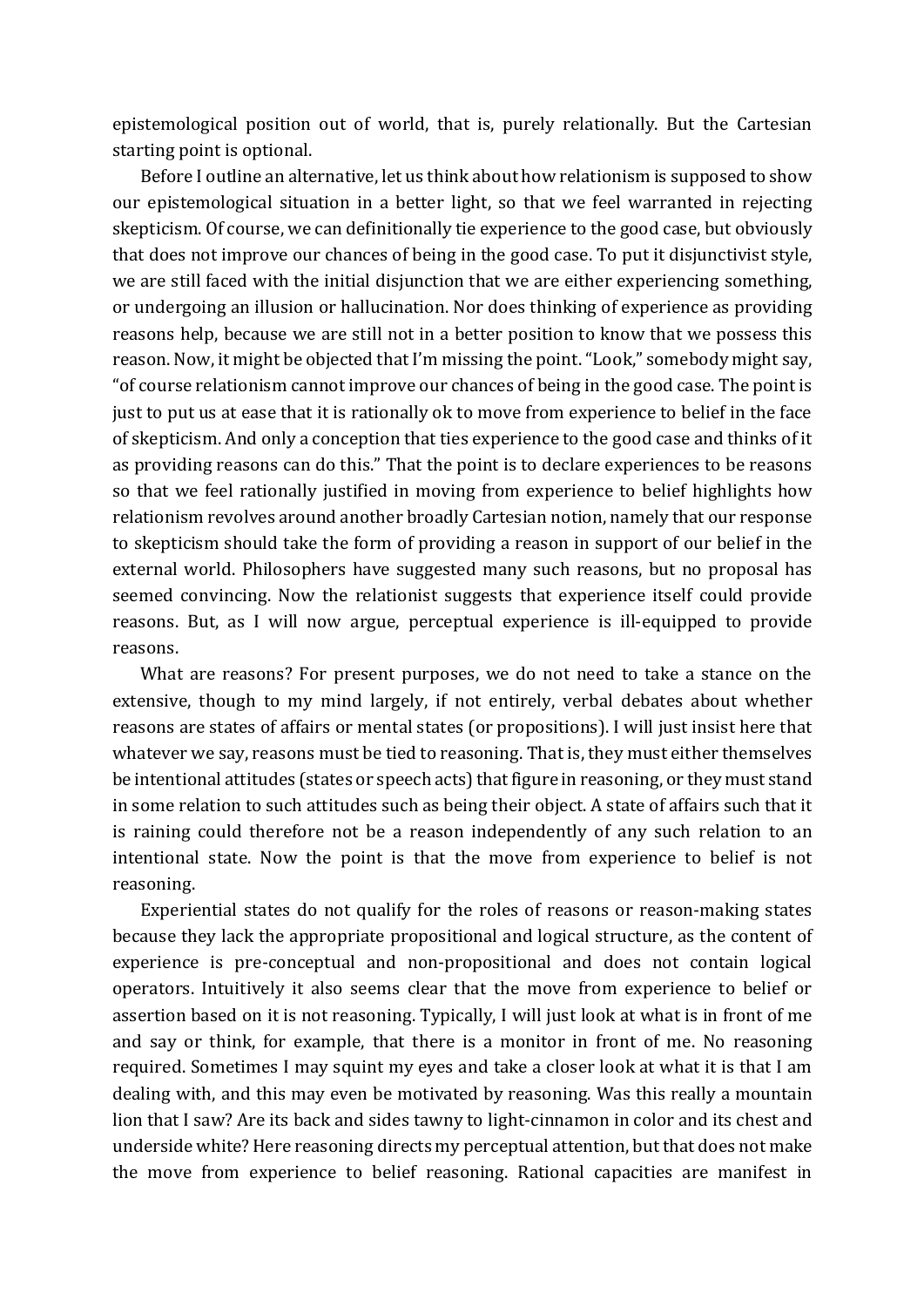inferring bits of information and weighing them against one another in what Wilfred Sellars called the "space of reasons". Are there even mountain lions in Austria? Might one have escaped from a nearby zoo? But the move from experience to thought is different in character. We do not need a reason to enter the space of reasons; there couldn't even be such a reason because to possess it we would already have to be in that space. So experience can't provide reasons.

The notion that experience itself already involves rational capacities, as John McDowell (e.g. 2013) in particular has long claimed, so that by perceiving something we would already be in the space of reasons, is very implausible. One has to be very much in the grip of a philosophical idea to think that seeing, hearing or touching something is an exercise of rationality. The idea in question here is the idea that we need a reason to believe in the reality of the external world, and, as we saw, the only epistemological advantage the relationist construal of experience might be thought to have is that it allows us to think of experience as providing reasons by tying it to the good case. But given the implausible consequences of this idea, we should consider alternatives.

One alternative is provided by Tyler Burge. Burge (2003) gives similar arguments against the idea that experience provides reasons, but then goes on to distinguish two kinds of warrant: justification, which involves reasons and is accessible to the subject, and entitlement, for which neither is true, and which has to do with things like normal conditions and reliability. So Burge opts for epistemological externalism as against McDowell's epistemological internalism: "Epistemology must acknowledge elements of warrant that are not conceptually accessible as reasons to the warranted individual if it is to give a tenable account of perceptual belief" (2003: 529). But does the move from experience to belief really need a post hoc  $3<sup>rd</sup>$  person justification from epistemologists, who do reason about these matters, if reasoning about normal conditions, reliability etc. does not and could not play any role for subjects making this move? And given this inaccessibility, in which sense then is entitlement really an epistemological and thus normative status? The natural view is that such a status would have to be in the space of reasons. Moreover, as Burge points out himself (2003: 537), his explication of entitlement does not address skepticism. Nor could it, since a notion of reliability under normal conditions already *presupposes* the reality and knowability of the external world. But then it seems his explication does not really address the most fundamental aspect of the move from experience to belief and the concerns of McDowell and others.

Faced then with the equally implausible alternatives of declaring experience itself and / or the move from experience to belief to be an exercise of rationality, or of dissociating epistemological status from such exercises, I suggest we try out a different perspective.

## **7. An alternative account**

Let us not uncritically accept the Cartesian ideas that we can understand experience independently of any knowledge of the external world and that our response to skepticism should take the form of providing a reason for belief in that world. Regarding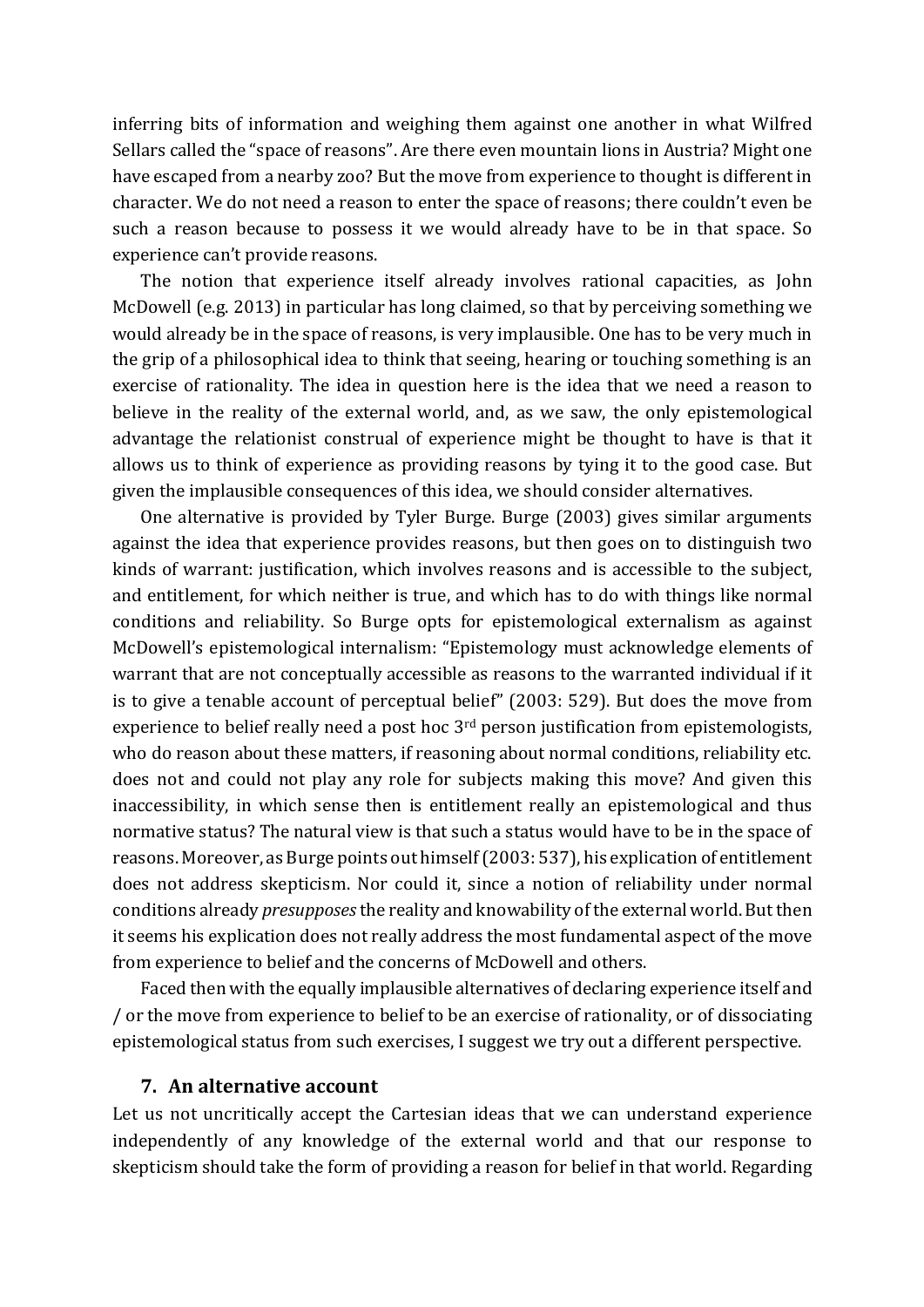the first point, I propose to take a lesson from developmental psychology. Let us use actual development as an antidote, as part of a bit of Wittgensteinian therapy, against both traditional subjectivism and the objectivist, externalist overreaction to it. Let us accept the false belief test as a criterion for understanding mind and so let us take seriously the finding that experiencing world precedes understanding mind, as the false belief test is passed around four years (classical version), or around one year - if we accept the newer violation of expectation paradigms as revealing genuine belief understanding  $-$  but in any case certainly after the infant has been perceptually experiencing the world. The rationale for accepting the false belief test as a criterion for understanding mind is pretty straightforward in the light of our earlier reflections: only if a subject can make a clear distinction between how things are and how they seem, that is, between content and object, can it clearly separate mind and world.

In this way the Cartesian question is turned on its head. We can no longer take experience for granted while asking whether it ever gets the world right, but instead we have to ask how we understand mind and experience on the basis of experiencing world. The role of reasons is also turned on its head. They do not lead us from experience to the corresponding beliefs, but from beliefs to *understanding* experience and mind more generally. We start by perceptually experiencing objects as being related to us (and others) - spatially and also causally (Searle 1983). We stand in intentional and experiential relations to the world and may even have some understanding of them in our own case and that of others, but we don't yet understand that they obtain in virtue of experiential states with contents distinct from their objects. Our understanding is still very primitive - somewhat similar to the deliberate primitivism of austere relationism and at a level prior to the differentiation of mental and bodily features (Schmitz 2015).

A proper understanding of experience and mental states more broadly begins only when we start making assertions and forming beliefs on the basis of experience and learn to resolve inter- and intraindividual conflicts between attitudes by means of reasoning. In this way, we gradually come to understand misrepresentation by separating appearance and reality, content and object. For example, I come to understand that I mistook a lynx for a mountain lion or that the lines in the Müller-Lyer illusion only seem to differ in length.

How to respond to skepticism? From this perspective, the possibility and actuality of misrepresentation can never lead to skeptical doubt, because to ascribe a misrepresentation we need a reason and such a reason can only come from what (is taken to be) a good case. For maximum clarity, let us spell out this argument as a series of steps:

- 1. To understand experience we need to understand misrepresentation.
- 2. To ascribe a misrepresentation (bad case) one needs a reason.
- 3. This reason can only come from (what is taken to be) a good case.

Conclusion: Bad cases presuppose good cases. Misrepresentation can only be thought of as a deviation from the normal case of successful representation.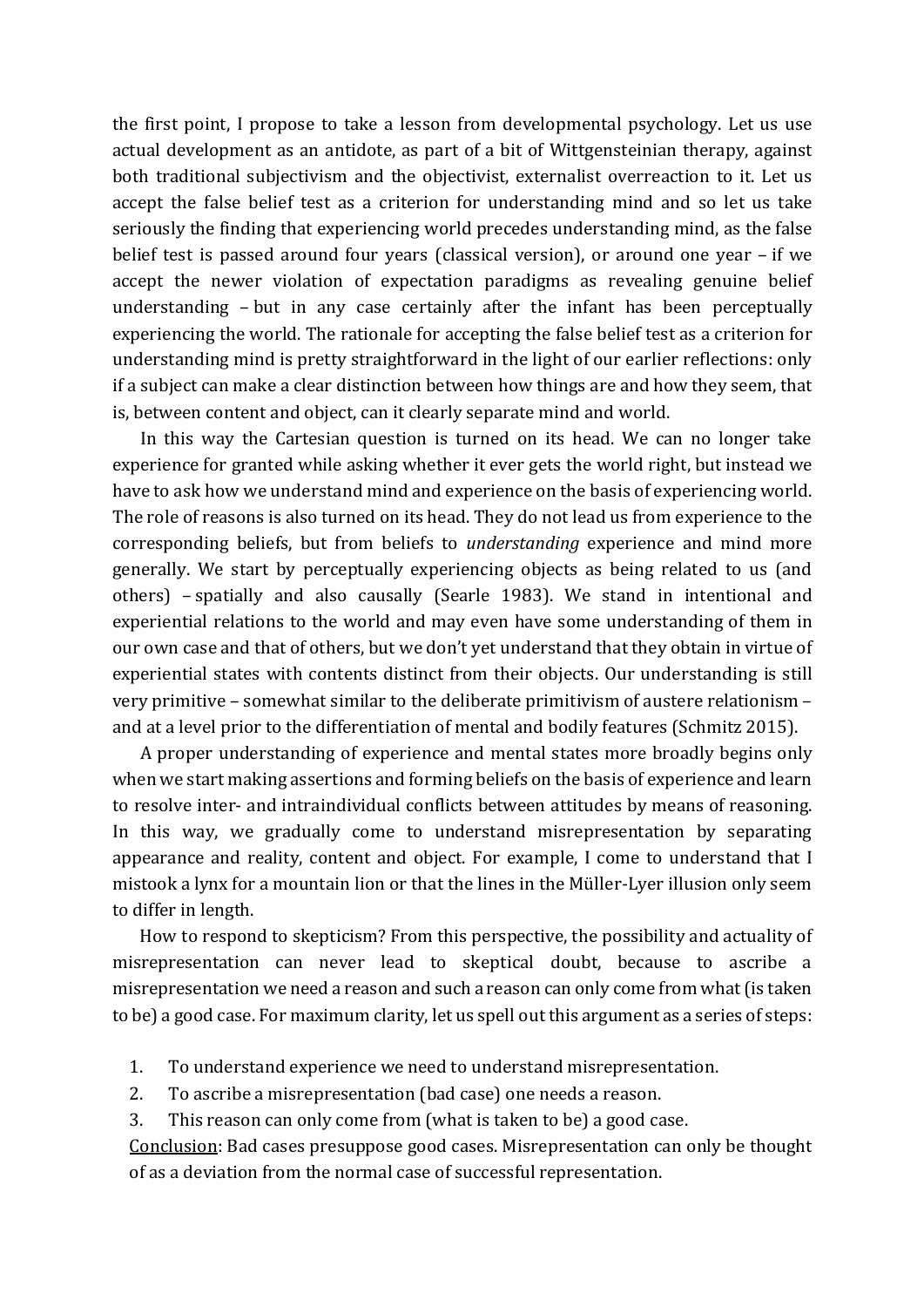For example, I can only ascribe the Müller-Lyer illusion to myself because I take myself to know that the lines are actually of equal length. The same kind of argument also applies to doubt. As Wittgenstein pointed out long ago, doubt also stands in need of reasons ( $\ddot{\text{U}}$ G: 122), and these reasons must also come from good cases. For example, the fact that mountain lions are not native to Austria gives me a reason to doubt that I have seen one.

To use the phenomenon of misrepresentation to try to raise global skeptical doubt is therefore to misuse it. The skeptic overlooks the fact that when I ascribed a misrepresentation to myself or doubted my representational success I presupposed the representational success of what gave me reasons for the ascription or for doubt. Doubt without reasons is not genuine. Not the person who accepts the reality of the external world around her is dogmatic, but the skeptic who doubts it without reasons. This is because believing on the basis of sense experience does not require reasons, while doubting does.

I thus agree with certain relationists as well as with proponents of the factive turn in epistemology that the good cases are primary over the bad cases and that a proper account of perception should help to put skepticism to rest. But on my view the skepticdefeating primacy of the good case does not consist in that experience only provides reasons in the good case, but in that we do *not* need reasons to think we are in the good case, but that we do to doubt that we are, or to think that we are in the bad case. That is why the bad case can only be thought as a deviation from the primary good case. The skeptical doubt is misplaced and not genuine because, first, the move from experience to belief is not an exercise of rationality and therefore in the basic case does not allow, much less require, justification. And second, once we have acquired the reasoning capacities that put us into the space of reasons, these capacities operate by weighing beliefs against one another and resolving conflicts between them, which is why rejecting, even doubting, one can only be rational on the basis of affirming others. So global skeptical doubt and the attendant demand for justification is either misguided because it is directed at something that is not an exercise of rationality and therefore cannot be questioned as such, or because the relevant exercises of rationality already presuppose that we are in good cases.

At an even more advanced level of reasoning we can also cite the fact that we have perceived something as a special kind of reason – one that specifies the source of a belief. While such reasons involve experience, it is still a "conceptual mistake" (Burge 2003: 529) to think that therefore experiences themselves are reasons: not only because reasons are propositional and for the other reasons discussed already, but also because in experience itself we are not yet aware of experience. Such reasons appeal to the reliability of sources, but any determination of reliability, whether under normal or other conditions, already presupposes the existence and knowability of the external world and therefore cannot have a foundational role in responding to skeptical doubts.

We can now explain the sense in which the experiential perceptual relation is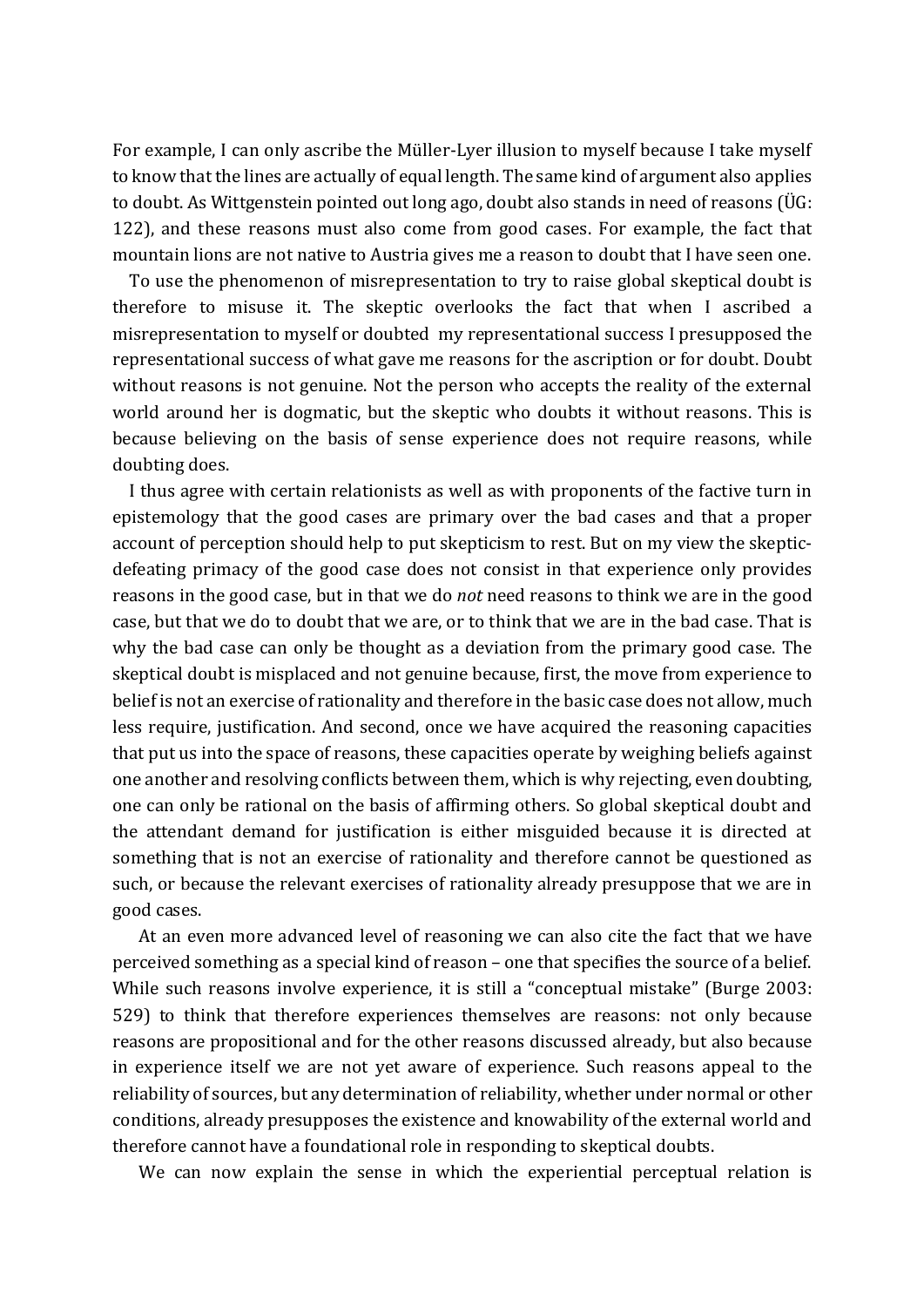fundamental. It is fundamental in the sense that the good case as a default is prior in the epistemological order because it does *not* need a reason. At the same time, the experiential perceptual state is fundamental in a different sense, namely ontologically / for purposes of psychological explanation. It is a more basic constituent of the world because it is present in the good as well as in the bad cases. This shows how the present proposal reconciles intentionalism and relationism, or, more broadly, internalism and externalism, and integrates elements of both into the view that I above called "relational intentionalism". This view is intentionalist in so far as experiential states with intentional contents are taken to be present in the good and the bad cases, and it is internalist insofar as it accepts the obvious fact that these are states of organisms located within them. But it is also relationist. It also accepts the obvious fact that there are experiential relations to external objects, and it holds that these relations are epistemologically primary in the sense that one needs a reason to think that there merely seems to be such a relation. Since misrepresentation can thus only be thought of as a deviation from the normal case of successful representation, and understanding experience – clearly separating mind and world, subject and content - in turn requires understanding misrepresentation, the view is also externalist in the sense that experience and its content cannot be understood independently of reference to the external world. The key insight here is the Kantian insight that our understanding of mind and world are interdependent, transposed into an unmistakably realist framework. This interdependence is not to be confused with the attempt to invert our interpretation of a case where mind and world are out of touch by constructing mind out of world. Once we see that and leave behind the excesses of both subjectivism and objectivism, we can be naive realists about mind and world.<sup>2</sup>

#### **References**

- Burge, Tyler (2003): "Perceptual Entitlement" In: Philosophy and Phenomenological *Research* 67 (3), pp. 503-548.
- Campbell, John (2002): *Reference and Consciousness*. Oxford: Clarendon Press.
- Davidson, Donald (2001): Subjective, Intersubjective, Objective. Vol. 3. Oxford: Oxford University Press.
- Dorsch, Fabian (2010): "Transparency and Imagining Seeing." In: *Philosophical Explorations* 13 (3), pp. 173-200.
- Fish, William (2009): Perception, Hallucination, and Illusion. Oxford: Oxford University Press.
- Hutto, Daniel and Erik Myin (2012): *Radicalizing Enactivism: Basic Minds Without Content.* Cambridge, MA: The MIT Press.

<sup>&</sup>lt;sup>2</sup> Thanks for their questions and comments go to audiences in Berkeley, Bochum, Vienna, Osnabrück and Kirchberg, and in particular to Mike Beaton, Peter Epstein, Christopher Gauker, Mikkel Gerken, Alex Kerr, Benjamin Kiesewetter, Sofia Miguens, Gabriele Mras, Christoph Pfisterer, Jesse Prinz, Paul Ritterbush, Tobias Schlicht, Bernhard Schmid, Eva Schmidt, Susanna Schellenberg, John Searle, Umrao Sethi, Paul Snowdon, Klaus Strelau, Charles Travis and Timothy Williamson. Thanks for helpful written comments to Federico Castellano and Ingvar Johansson. I want to especially thank the editor Christoph Limbeck-Lilienau for very helpful written comments and discussions and Xiaoxi Wu for moral support.